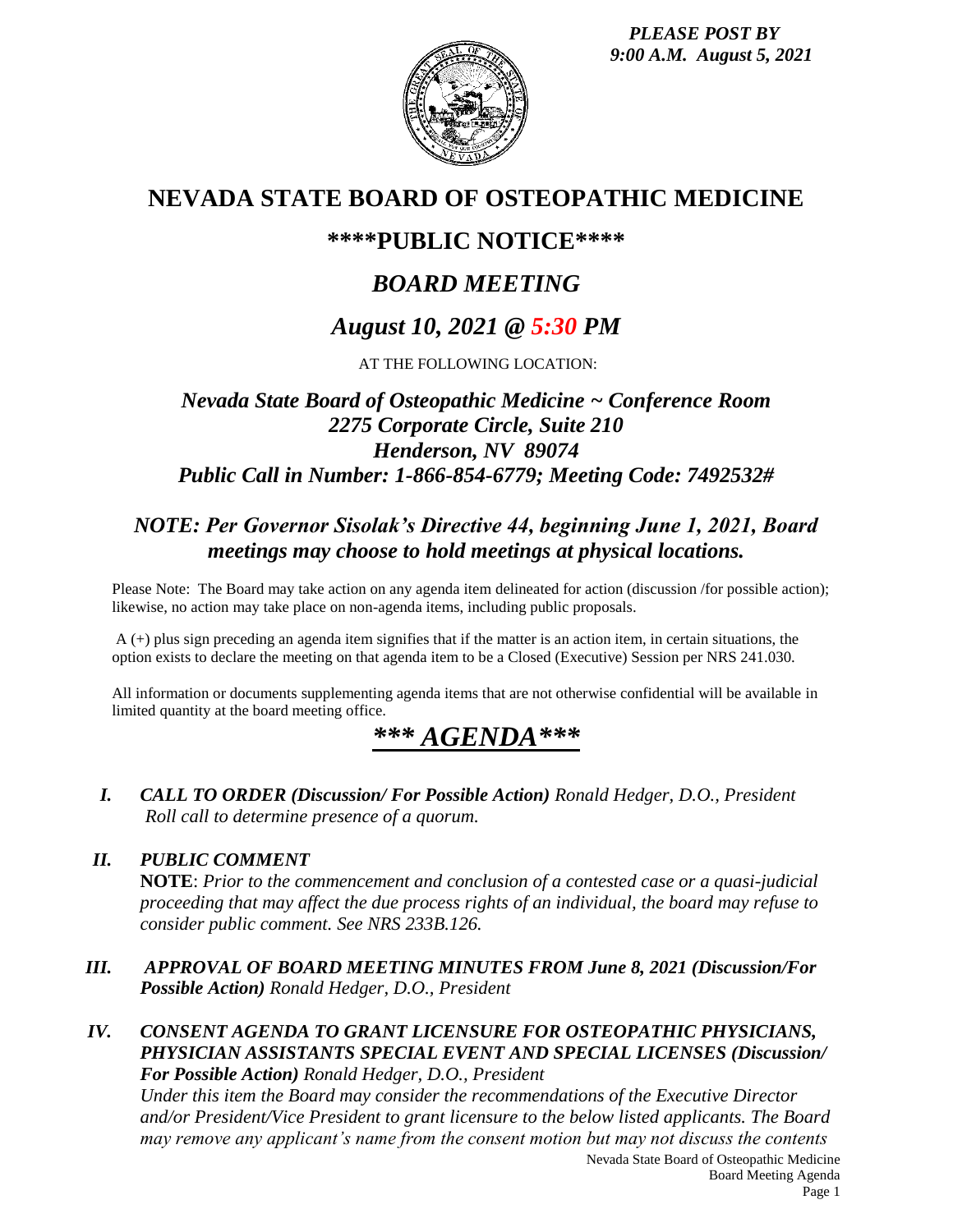*of the application for licensure without the applicant present following proper notice pursuant to the open meeting law.*

*Osteopathic Physician Name Specialty Allen Abello, D.O. Internal Medicine Ali Abtahi, D.O. Plastic Surgery Farhad Alikozai, D.O. Internal Medicine Daphne Antillon, D.O. Psychiatry Samir Bajwa, D.O. Internal Medicine Mary Cerni, D.O. Family Medicine Ellia Ciammaichella, D.O. Psychiatry Kory Cummings, D.O. Internal Medicine Randy Durbin, D.O. General Practice Rola Eid, D.O. Plastic Surgery Christopher Fullington, D.O. Family Medicine Donnielle Green, D.O. Internal Medicine Eric Gupta, D.O. Internal Medicine Felix Hernandez, III, D.O. OB/GYN Prashant Jadav, D.O. Internal Medicine Robert Johnson, D.O. Psychiatry Bhavik Kanzaria, D.O. Emergency Medicine Misty Kasky, D.O. Family Medicine Ryan Kasky, D.O. Family Medicine Amanda King, D.O. Psychiatry Brock Kitchen, D.O. Orthopedic Surgery Kathryn Kolonic, D.O. Family Medicine Trent Leavitt, D.O. Internal Medicine Chris Lee, D.O. Emergency Medicine Sean Liyanage, D.O. Family Medicine Arlene Jane Sahara Losloso, D.O. Emergency Medicine Chea Lu, D.O. Family Medicine Sarah Moats, D.O. Internal Medicine Hieu Nguyen, D.O. Family Medicine Jane Ohde, D.O. General Surgery Amit Parekh, D.O. Orthopedic Surgery Sundip Patel, D.O. Urologic Surgery David Pratt, D.O. Family Medicine Lawrence Ricci, D.O. Diagnostic Radiology Paul Riuli, D.O. Internal Medicine Bernard Roscoe, D.O. Family Medicine Nathaina Smith, D.O. Family Medicine Princess Krisma Swanson, D.O. Family Medicine Patricia Tu, D.O. Family Medicine Dana Vowels, D.O. Emergency Medicine Benjamin Willford, D.O. Family Medicine Darren Whittemore, D.O. Dermatopathology* 

*Eva Demeter, PA-C Ryan West, D.O. Michael Eastman, PA-C Ryan West, D.O.* 

*Jeffrey Lee, D.O. Physical Medicine/Rehabilitation Amish Patel, D.O. Physical Medicine/Rehabilitation Joseph Solberg, D.O. Physical Medicine/Rehabilitation* 

*Physician Assistant Supervising Physician*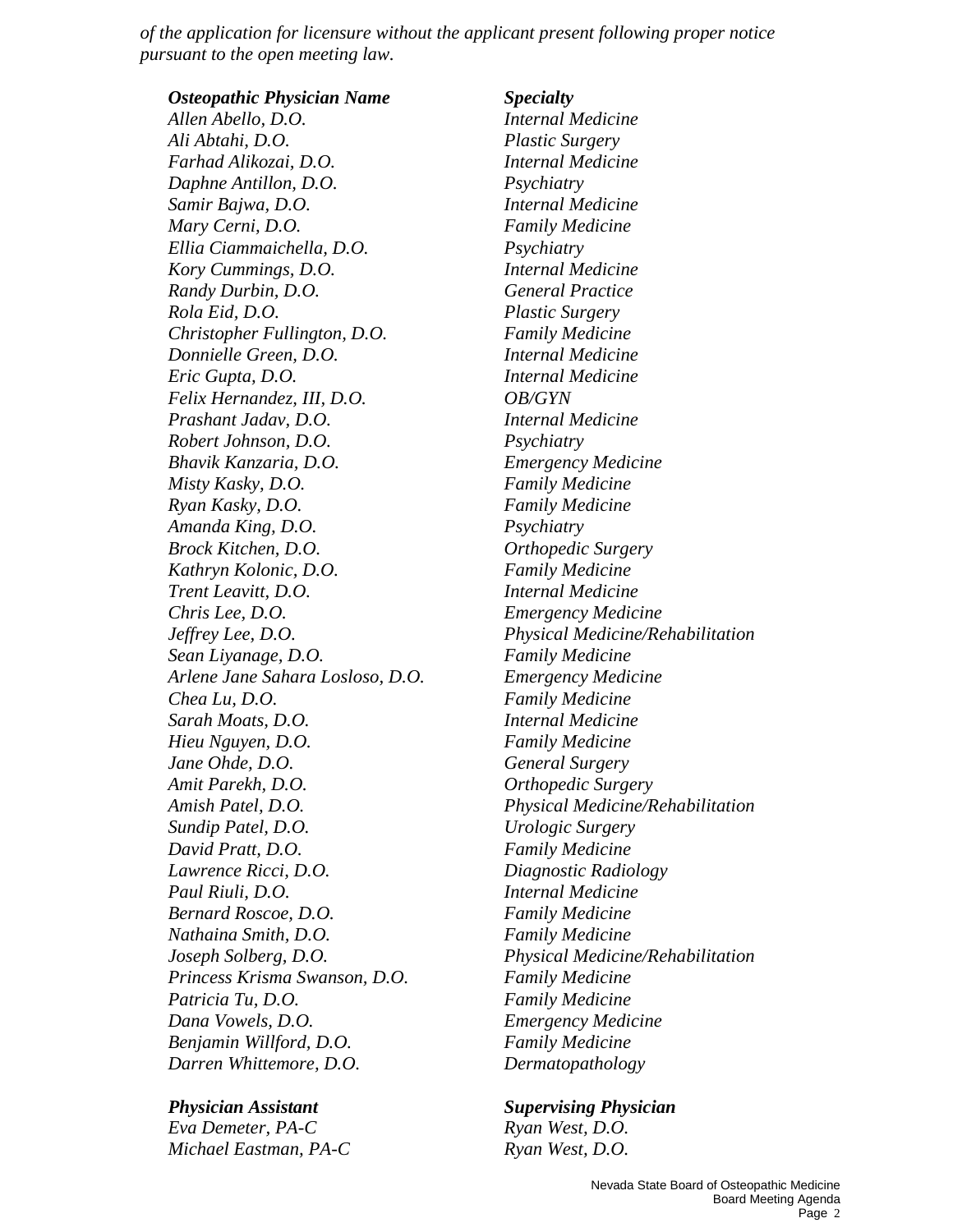*Michael Hernandez, PA-C Active-Not Working Dalton Laut, PA-C Victor Klausner, D.O. Miah Mollay, PA-C Daniel Park, D.O. Michael Scott, PA-C Ryan West, D.O.* 

*Special Licenses NRS.633.411:*

*Humza Ahmed, D.O. UNR Internal Medicine Jonathan Chakrian, D.O. VHS General Surgery Shelbie Kirkendoll, D.O. VHS General Surgery Akash Lohia, D.O. Mountain View Physical* 

*Jaron Matsunaka, D.O. UNR Internal Medicine Nicholas Molby, D.O. UNR Family Medicine Shafquat Saif, D.O. UNR Internal Medicine Nishitha Shekhar, D.O. UNR Internal Medicine Sannah Vasaya, D.O. Valley Hospital Neurology* 

*Yamah Anwari, D.O. Mountain View Internal Medicine Jordan Ash, D.O. UNLVSOM Emergency Medicine Yama Babary, D.O. Southern Hills Family Medicine Tyler Bean, D.O. Mountain View Emergency Medicine Diego Galindo, D.O. Mountain View General Surgery Danielle Garner, D.O. Mountain View Emergency Medicine Dallin Gillette, D.O. Mountain View General Surgery Joel Haines, D.O. Mountain View Emergency Medicine Yongwoon Huh, D.O. Mountain View Transitional Geethu James, D.O. Southern Hills Family Medicine Jared Keele, D.O. Mountain View Transitional Martin Larsen, D.O. Mountain View General Surgery Medicine/Rehabilitation Grant Myres, D.O. Mountain View Anesthesiology Christopher Richards, D.O. Mountain View Emergency Medicine Adam Ryave, D.O. UNLVSOM Family Medicine Rebeka Stephen, D.O. UNLVSOM Emergency Medicine Jordan Valenta, D.O. Mountain View Internal Medicine Charles Worth, D.O. UNLVSOM Emergency Medicine* 

- *V. +CONSIDERATION/APPROVAL OF SETTLEMENT AGREEMENT AND ORDER REGARDING SCOTT GLICKMAN, D.O., (Discussion/For Possible Action) (Board may go into closed* session *pursuant to NRS 241.030 to move to a closed session because the discussion will have to do with this applicant's character, alleged misconduct, professional competence, or similar items). Ronald Hedger, D.O., President*
- *VI. CONSIDERATION/ACTION REGARDING UPDATED REVISED POLICY STATEMENTS FOR CONTINUING EDUCATION AUDITS AND FINANCIAL POLICIES, (Discussion/For Possible Action) Ronald Hedger, D.O., President*

### *VII. EXECUTIVE DIRECTOR'S REPORT*

- *a. Financial Statements*
- *b. Licensing*
- *c. Board Appointments*
- *VIII. LEGAL REPORT (Discussion/For Possible Action) by Louis Ling, Board Counsel and/or Justin Taruc, Deputy Attorney General*